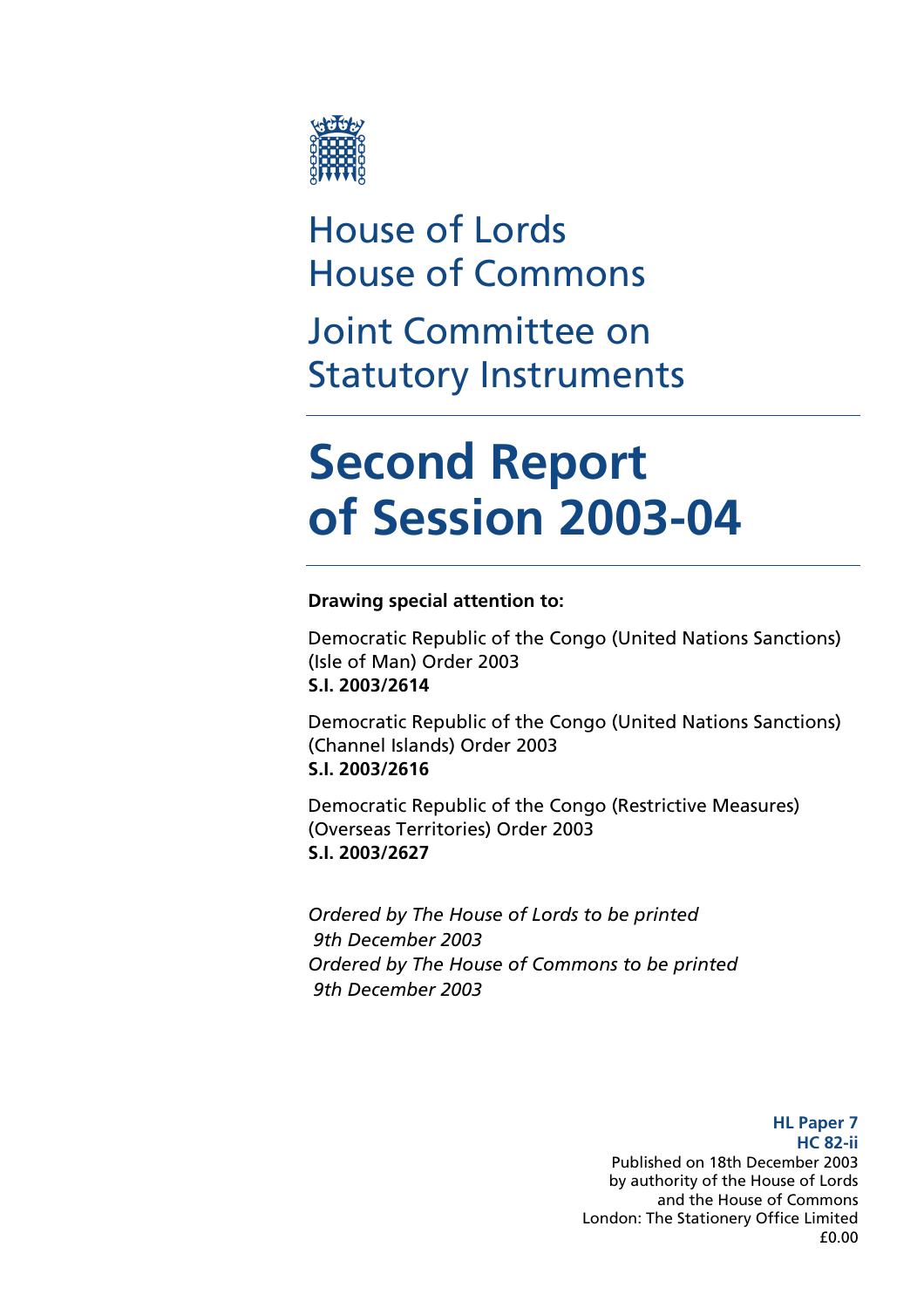### **Joint Committee on Statutory Instruments**

The Joint Committee on Statutory Instruments (JCSI) is appointed to consider all statutory instruments made in exercise of powers granted by Act of Parliament. Instruments not laid before Parliament are included within the Committee's remit; but local instruments and instruments made by devolved administrations do not fall to be considered by JCSI unless they are required to be laid before Parliament.

The Joint Committee is empowered to draw the special attention of both Houses to an instrument on any one of a number of grounds specified in the Standing Order under which it works; or on any other ground which does not impinge upon the merits of the instrument or the policy behind it.

#### **Current membership**

#### House of Lords

Lord Brougham and Vaux CBE (*Conservative*) Lord Greenway (*Cross Bench*) Baroness Gale (*Labour*) Lord Lea of Crondall OBE (*Labour*) Lord Mancroft (*Conservative*) Earl Russell (*Liberal Democrat*) Lord Skelmersdale (*Conservative*)

#### House of Commons

Mr David Tredinnick MP (*Conservative, Bosworth*) (Chairman) Andrew Bennett MP (*Labour, Denton and Reddish*) Mr Jeffrey M. Donaldson MP (*Ulster Unionist, Lagan Valley*) Huw Irranca–Davies MP (*Labour, Ogmore*) Chris Mole MP (*Labour, Ipswich*) Andrew Rosindell MP (*Conservative, Romford*) Brian White MP (*Labour, Milton Keynes North East*)

#### **Powers**

The full constitution and powers of the Committee are set out in House of Commons Standing Order No. 151 and House of Lords Standing Order No. 74, available on the Internet via www.parliament.uk.

#### **Publications**

The reports of the Committee are published by The Stationery Office by Order of both Houses. All publications of the Committee are available on the Internet from http://www.parliament.uk/parliamentary\_committees/ joint\_committee\_on\_statutory\_instruments.cfm.

#### **Committee staff**

The current staff of the Committee are Martyn Atkins (Commons Clerk), Anna Murphy (Lords Clerk), Jane Lauder (Committee Secretary) and Brian Dye (Committee Assistant).

### **Contacts**

All correspondence should be addressed to the Clerk of the Joint Committee on Statutory Instruments, Delegated Legislation Office, 7 Millbank, London SW1P 3JA. The telephone number for general inquiries is: 020 7219 2830; the Committee's e–mail address is: jcsi@parliament.uk.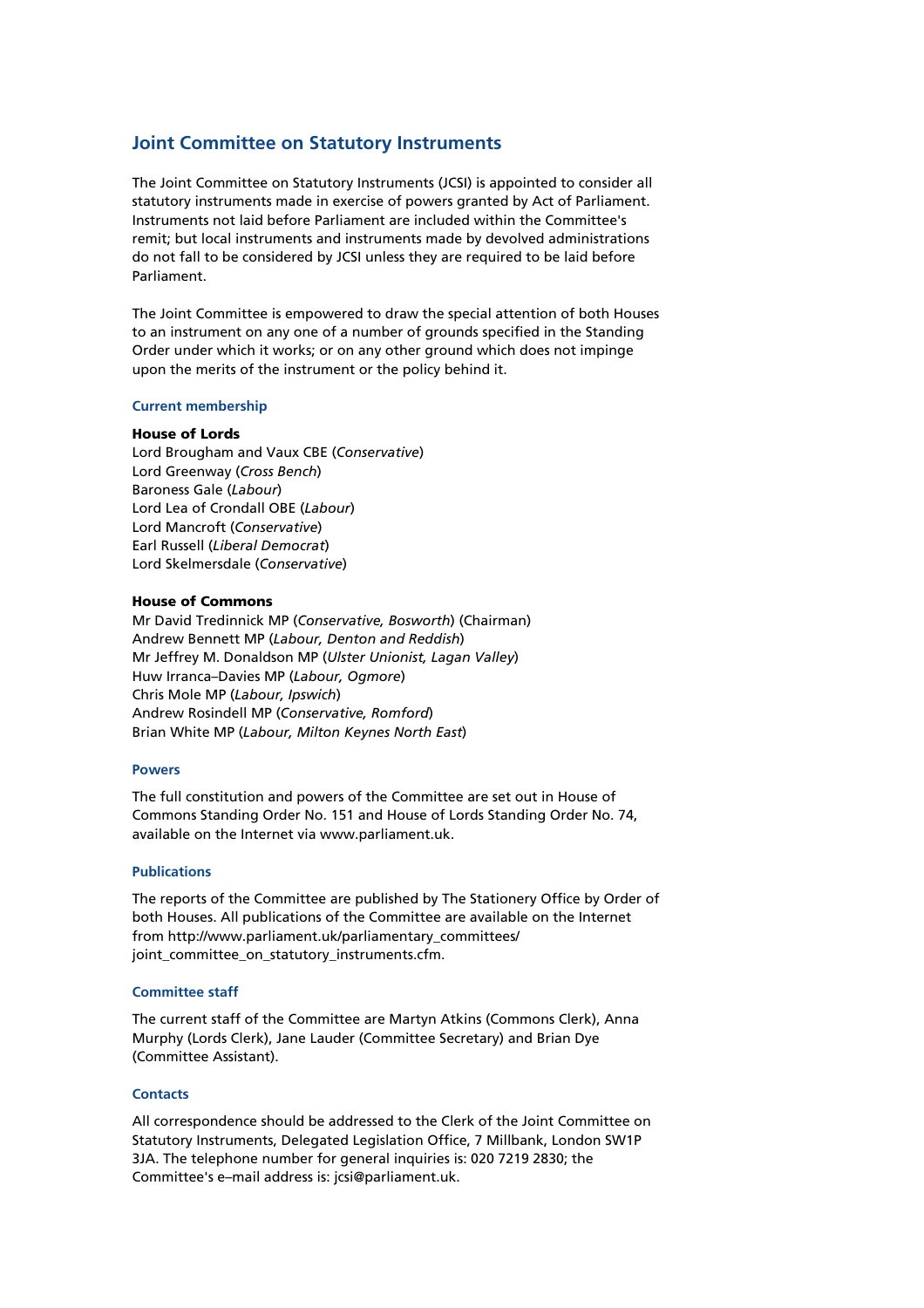## **Contents**

| <b>Report</b>                                                                     | Page |
|-----------------------------------------------------------------------------------|------|
| <b>Instruments reported</b>                                                       |      |
| 1 S.I. 2003/2614, S.I. 2003/2616: unexpected use of the enabling power            | 3    |
| 2 S.I. 2003/2627: unexpected use of the enabling power                            | 4    |
| Instruments not reported                                                          | 5    |
| <b>Annex</b>                                                                      | 6    |
| <b>Appendix 1</b>                                                                 |      |
| S.I. 2003/2614, S.I. 2003/2616: memorandum from the Department for Constitutional |      |
| <b>Affairs</b>                                                                    | 8    |
| <b>Appendix 2</b>                                                                 | 9    |
| S.I. 2003/2627: memorandum from the Foreign and Commonwealth Office               | 9    |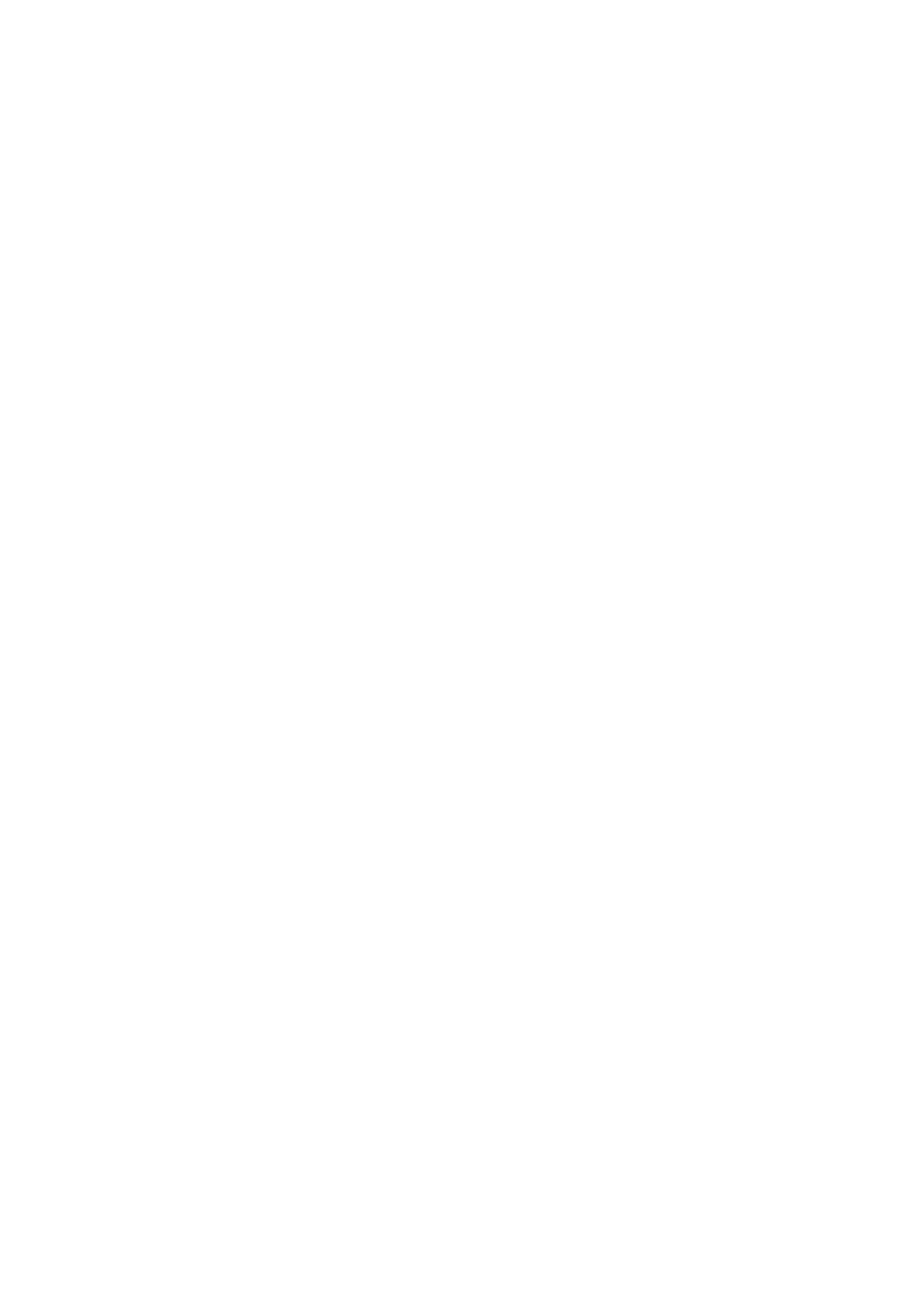## Instruments reported

**The Committee has considered the following instruments, and has determined that the special attention of both Houses should be drawn to them on the grounds specified.** 

### 1 **S.I. 2003/2614, S.I. 2003/2616: unexpected use of the enabling power**

**Democratic Republic of the Congo (United Nations Sanctions) (Isle of Man) Order 2003 (S.I. 2003/2614) Democratic Republic of the Congo (United Nations Sanctions) (Channel Islands) Order 2003 (S.I. 2003/2616)** 

### **1.1 The Committee draws the special attention of both Houses to these Orders on the ground that they make an unexpected use of the enabling power.**

1.2 Article 3 of each Order provides that any person who, except under the authority of a licence, supplies or delivers, agrees to supply or deliver or does any act calculated to promote the supply or delivery of restricted goods to any person in the Democratic Republic of the Congo shall be guilty of an offence unless he proves that he did not know and had no reason to suppose that the goods in question were to be supplied to a person in that country. Article 4 of S.I. 2003/2614 provides that , except under the authority of a licence, restricted goods are prohibited to be exported from the Isle of Man to any destination in the Democratic Republic of the Congo or to any destination for the purpose of delivery, directly or indirectly, to or to the order of any person in the Democratic Republic of the Congo. Article 4 of S.I. 2003/2616 contains a similar prohibition in relation to the export of restricted goods from any of the Channel Islands.

1.3 Articles 3 and 4 correspond to similar provisions appearing in articles 5 and 6 of the Iraq (United Nations Sanctions) (Channel Islands) Order 2003 (S.I. 2003/1521) and the Iraq (United Nations Sanctions) (Isle of Man) Order 2003 (S.I. 2003/1522). In its Twentyeighth Report of Session 2002-03, the Committee noted that both of the latter provisions would apply in relation to the prohibited export of restricted goods from the Channel Islands (or, as the case may be, the Isle of Man), resulting in two separate offences regimes for breach of the same prohibition. It considered that the duplication of the same prohibition in the same instrument, with different penalties for contravention, constituted an unexpected use of the enabling power, and it reported accordingly.

1.4 In relation to the present instruments, the Committee asked the Department for Constitutional Affairs whether it wished to add anything to the earlier response in the light of the Committee's Report. In a memorandum printed in Appendix 1, the Department accepts there is an overlap between articles 3 and 4, resulting in two offence regimes: one for breach of article 3 (set out in article 16 of each Order) and another for breach of article 4 contained in the local legislation. It indicates that the authorities in the Isle of Man and the Channel Islands have been apprised of the problem and are considering the way in which it should be resolved in relation to future Orders. Consistently with its earlier Report, the Committee considers that the duplication of the same prohibition in the same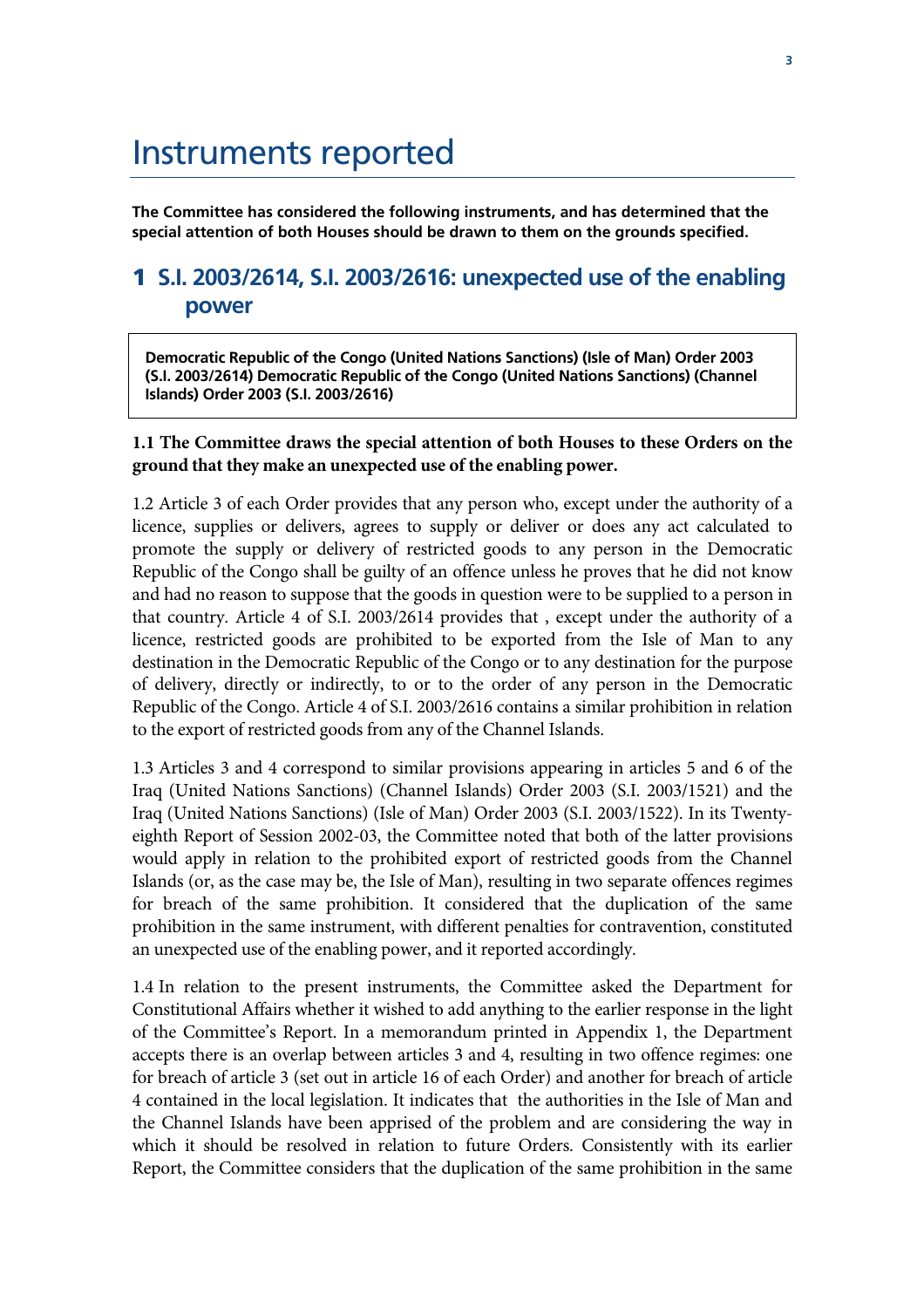instrument, with different penalties for contravention, is an unexpected use of the enabling power. **It reports both Orders accordingly.**

### 2 **S.I. 2003/2627: unexpected use of the enabling power**

**Democratic Republic of the Congo (Restrictive Measures) (Overseas Territories) Order 2003 (S.I. 2003/2627)** 

### **2.1 The Committee draws the special attention of both Houses to this Order on the ground that it makes an unexpected use of the enabling power.**

2.2 Article 3 provides that any person who, except under the authority of a licence, supplies or delivers, agrees to supply or deliver or does any act calculated to promote the supply or delivery of restricted goods to any person in the Democratic Republic of the Congo shall be guilty of an offence unless he proves that he did not know and had no reason to suppose that the goods in question were to be supplied or delivered to a person in that country. Article 4 provides that any person who, except under the authority of a licence, knowingly exports restricted goods from the Territory (that is, any of the territories specified in Schedule 1) to any destination in the Democratic Republic of the Congo or to any destination for the purpose of delivery, directly or indirectly, to or to the order of any person in the Democratic Republic of the Congo shall be guilty of an offence.

2.3 Articles 3 and 4 correspond to similar provisions appearing in articles 5 and 6 respectively of the Iraq (United Nations Sanctions) (Overseas Territories) Order 2003 (S.I. 2003/1516). In relation to the latter provisions, the Foreign and Commonwealth Office had indicated that there was no immediate need for article 6 in relation to the export of restricted goods to Iraq, given that article 5 contained a similar prohibition, and that article 6 had been included to ensure consistency with the provisions of other Orders. In its Twenty-eighth Report of Session 2002-03, the Committee considered that the duplication of prohibitions in the same instrument constituted an unexpected use of the enabling power, and it reported accordingly.

2.4 In relation to the present instrument, the Committee asked the Foreign and Commonwealth Office whether it wished to add anything to its earlier memorandum in the light of the Committee's Report. In a memorandum printed in Appendix 2, the Department states that, in addition to article 3, a provision is required to prohibit the exportation of restricted goods to enable their seizure and forfeiture and that in relation to similar Orders in the future consideration would be given to re-drafting article 4 so that it achieved this effect without an overlap with article 3. If an offence attached to such a provision, with the consequent possibility of duplication of offences arising, the Department would consider disapplying the ancillary offence. However, as the Department appears to accept, there is at present an overlap between articles 3 and 4 in that both make it an offence for a person knowingly to export restricted goods (without the authority of a licence) from the Territory to the Democratic Republic of the Congo. Consistently with its earlier Report, the Committee considers that the duplication of prohibitions in the same instrument constitutes an unexpected use of the enabling power. **It reports accordingly.**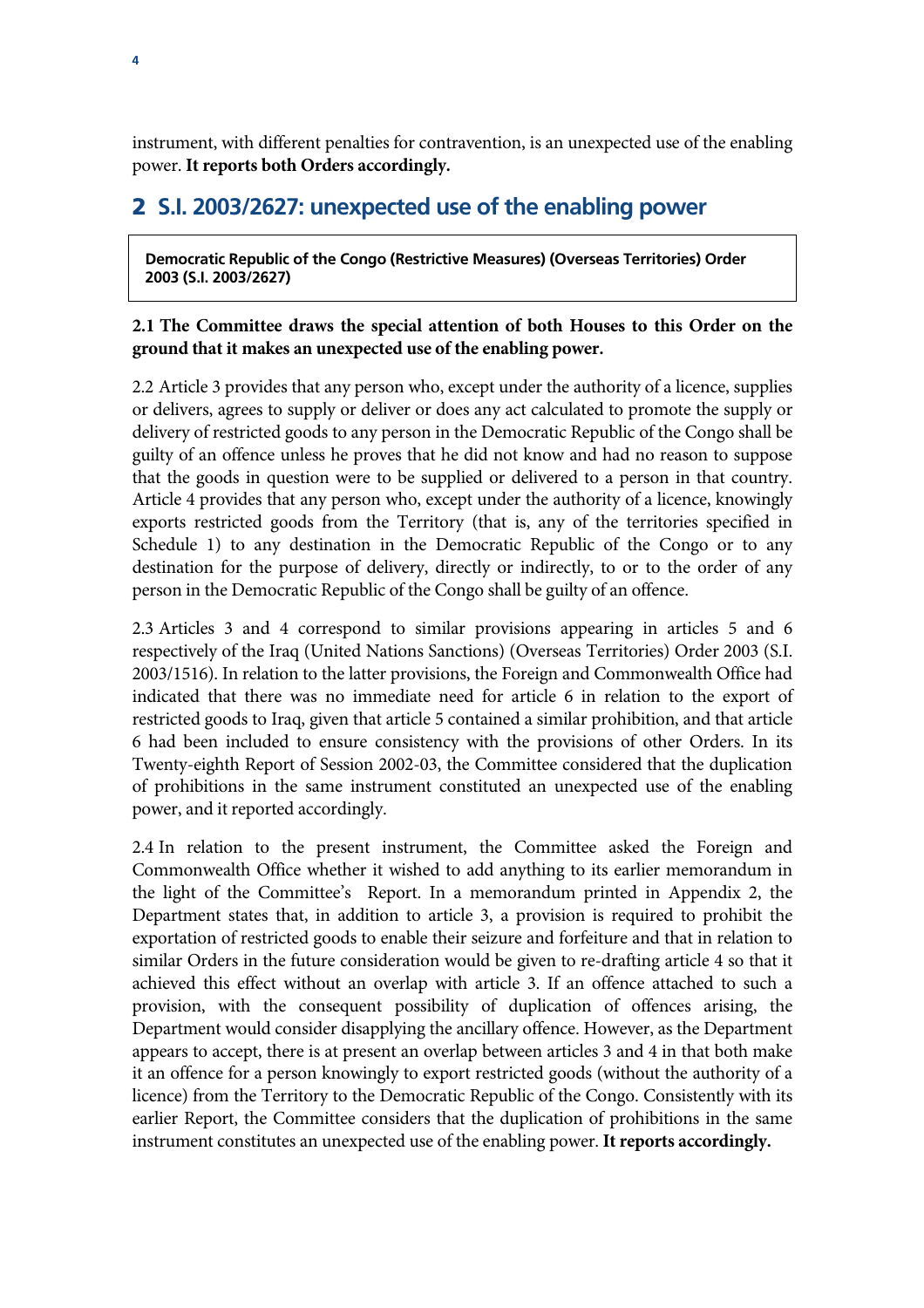## Instruments not reported

**The Committee has considered the instruments set out in the Annex to this Report and has determined that the special attention of both Houses does not require to be drawn to any of them.**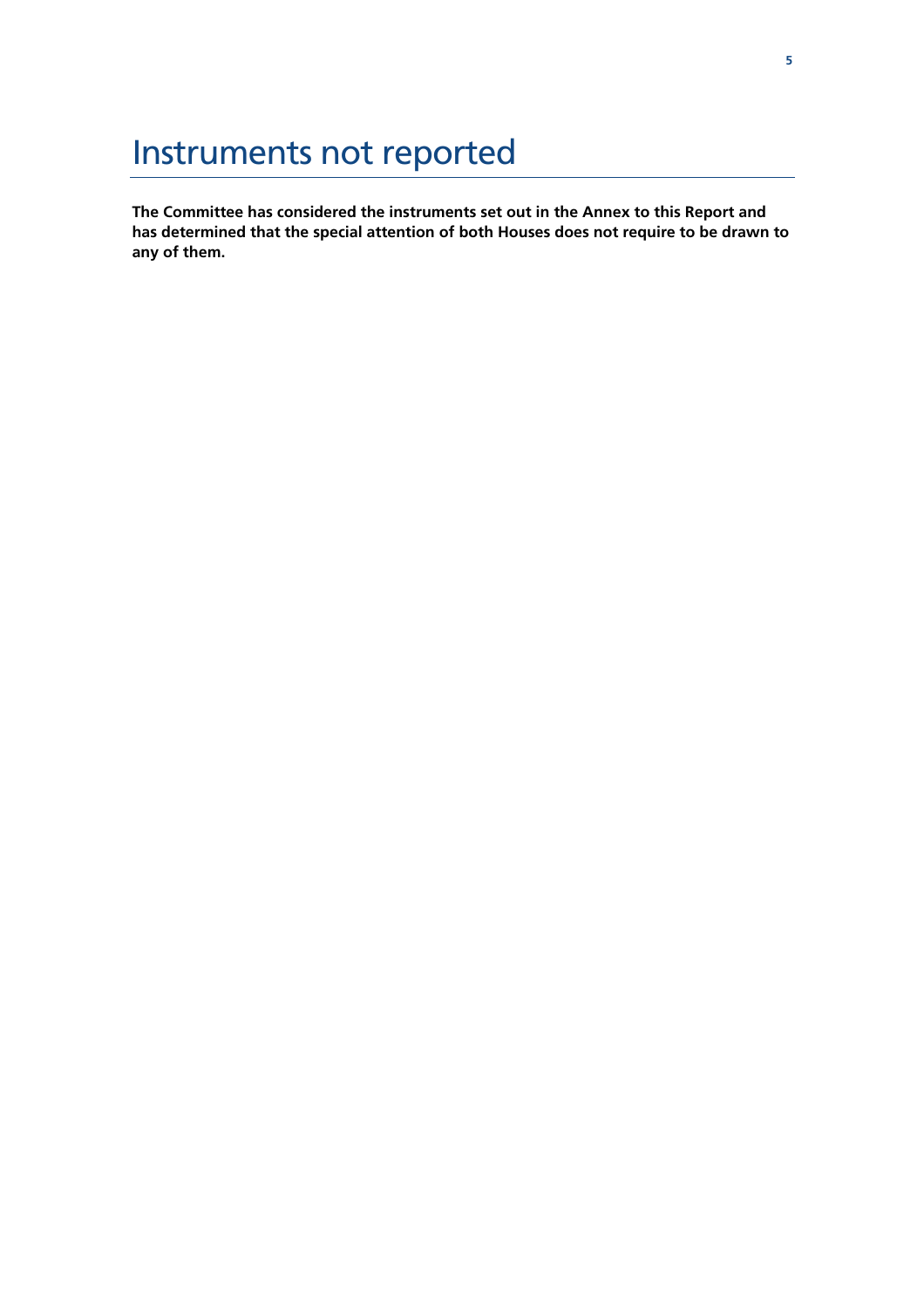## Annex

### **Instruments to which the Committee does not draw the special attention of both Houses**

- *● denotes that the written evidence submitted in connection with the instrument is printed with this Report*
- *○ denotes written evidence has been submitted but not printed*

### **Draft instruments requiring affirmative approval**

- *○* Justice (Northern Ireland) Act 2002 (Amendment of section 46(1) and paragraph 7(2) of Schedule 8) Order 2003
- *○* Extradition Act 2003 (Designation of Part 1 Territories) Order 2003
- *○* Extradition Act 2003 (Designation of Part 2 Territories) Order 2003
- *○* Extradition Act 2003 (Part 3 Designation) Order 2003
- *○* Extradition Act 2003 (Police Powers: Code of Practice) Order 2003
- *○* Conduct of Employment Agencies and Employment Businesses Regulations 2003

### **Instruments requiring affirmative approval**

*○* S.I. 2003/3039 Northern Ireland Act 1998 (Modification) Order 2003

### **Instruments subject to annulment**

|  | <b>S.I. 2003/2759</b> Export of Objects of Cultural Interest (Control) Order 2003                                                                                                 |
|--|-----------------------------------------------------------------------------------------------------------------------------------------------------------------------------------|
|  | <b>S.I. 2003/2861</b> Merchant Shipping (Merchant Navy Reserve) (Revocation) Regulations<br>2003                                                                                  |
|  | S.I. 2003/2901 European Communities (Designation) (No. 4) Order 2003                                                                                                              |
|  | <b>S.I. 2003/2912</b> Feeding Stuffs, the Feeding Stuffs (Sampling and Analysis) and the<br>Feeding Stuffs (Enforcement) (Amendment) (England) (No. 2)<br><b>Regulations 2003</b> |
|  | <b>S.I. 2003/2915</b> Prescription Only Medicines (Human Use) Amendment (No. 2) Order<br>2003                                                                                     |
|  | <b>S.I. 2003/2916</b> Judicial Pensions (Election against Benefits) Regulations 2003                                                                                              |
|  | <b>S.I. 2003/2918</b> Reading College and School of Arts and Design (Dissolution) Order<br>2003                                                                                   |
|  | S.I. 2003/2921 Parliamentary Commissioner Order 2003                                                                                                                              |
|  | <b>S.I. 2003/2939</b> Education (Nursery Education and Early Years Development) (England)<br>(Amendment) Regulations 2003                                                         |
|  | S.I. 2003/2948 Town and Country Planning (Costs of Inquiries etc.) (Examination in<br>Public) (England) (No. 2) Regulations 2003                                                  |
|  | <b>S.I. 2003/2949</b> Pig Carcase (Grading) (Amendment) (England) Regulations 2003                                                                                                |
|  | <b>S.I. 2003/2950</b> Merchant Shipping (Fire Protection) Regulations 2003                                                                                                        |
|  | <b>S.I. 2003/2951</b> Merchant Shipping (Fire Protection) Regulations (Amendment)<br><b>Regulations 2003</b>                                                                      |
|  | $\circ$ <b>S.I. 2003/2957</b> Medicines (Products for Animal Use – Fees) (Amendment) Regulations<br>2003                                                                          |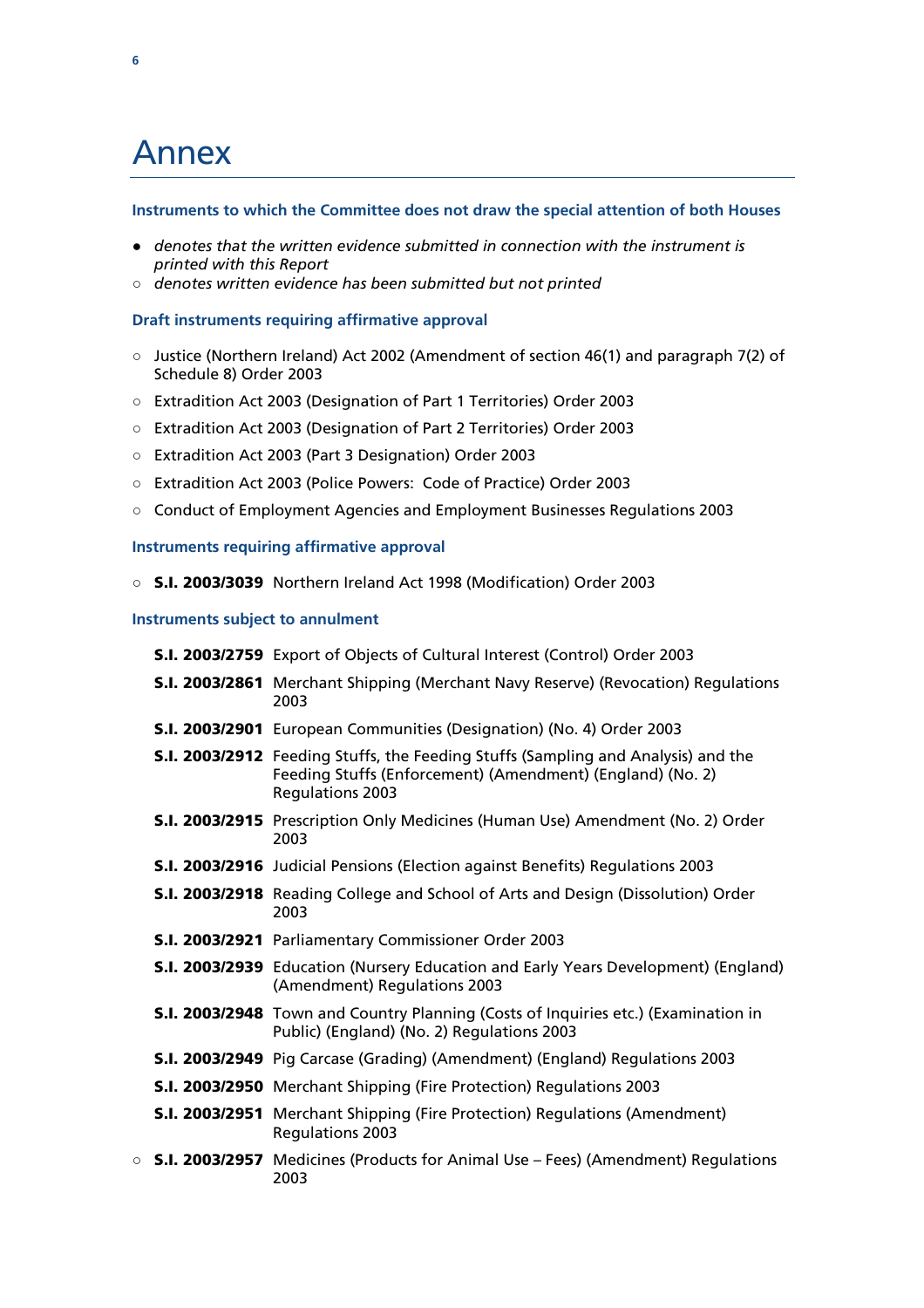S.I. 2003/2958 Social Security (Contributions) (Amendment No. 7) Regulations 2003

### **Instruments subject to annulment (Northern Ireland)**

- S.R. 2003/467 Births, Deaths and Marriages (Fees) Order (Northern Ireland) 2003
- S.R. 2003/477 Magistrates' Courts (Amendment No. 2) Rules (Northern Ireland) 2003

**Instruments not subject to parliamentary proceedings not laid before Parliament** 

- S.I. 2003/2834 Channel Tunnel Rail Link (Nomination) (Amendment) (No. 2) Order 2003
- S.I. 2003/2938 Local Government Act 2003 (Commencement No. 1 and Transitional Provisions and Savings) Order 2003
- S.I. 2003/2944 Plymouth Primary Care Trust (Change of Name) Amendment Order 2003
- S.I. 2003/2945 Lands Tribunal (Amendment) Rules 2003
- S.I. 2003/2982 Companies (Forms) (Amendment) Regulations 2003
- S.I. 2003/2985 Finance Act 2003, Part 3, (Appointed Day) Order 2003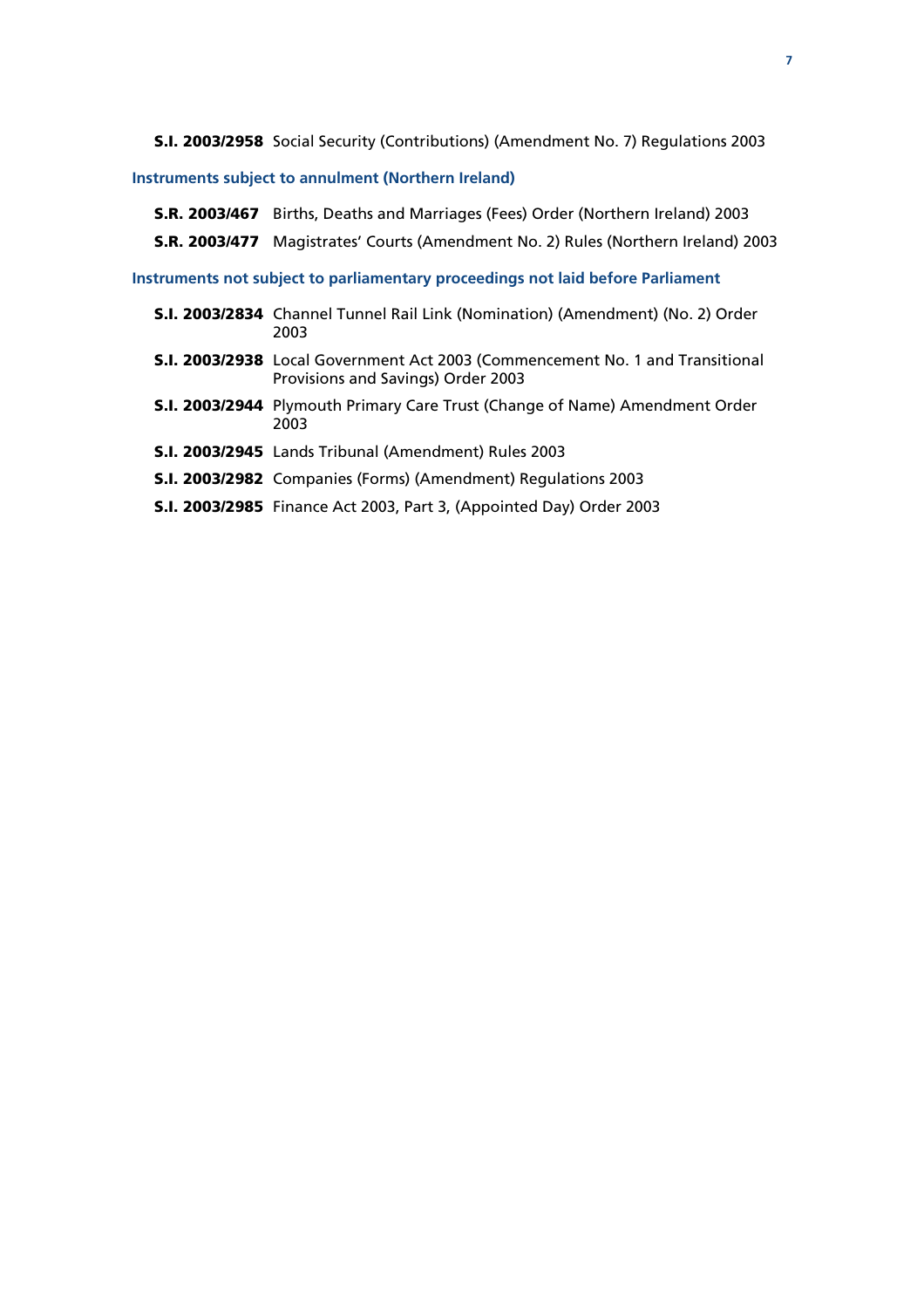## Appendix 1

### **S.I. 2003/2614, S.I. 2003/2616: memorandum from the Department for Constitutional Affairs**

**Democratic Republic of the Congo (United Nations Sanctions) (Isle of Man) Order 2003 (S.I. 2003/2614) Democratic Republic of the Congo (United Nations Sanctions) (Channel Islands) Order 2003 (S.I. 2003/2616)** 

1. The Committee has requested that a Memorandum be submitted on the following point:

*A person who (without the authority of a licence) knowingly exports restricted goods from the Isle of Man or any of the Channel Islands to the Democratic Republic of the Congo would contravene both articles 3 and 4 with the result that two separate offences regimes would apply for breach of the same prohibition. In relation to the corresponding provisions in articles 5 and 6 of S.I. 2003/1521 and 1522, the Department (in its memorandum of 21 July 2003) indicated that it will be a matter for the prosecuting authorities to decide for which offence a prosecution should be brought in each case. Does the Department wish to add anything to its earlier response on this point in the light of the Committee's Twenty-eighth Report of Session 2002-03?* 

2. The issue raised by the Committee is one which was previously raised in respect of the Iraq (United Nations Sanctions) (Channel Islands) Order 2003 (S.I 2003/1521) and the Iraq (United Nations Sanctions) (Isle of Man) Order 2003 (S.I. 2003/1522). On that occasion the Foreign and Commonwealth Office (FCO) submitted two Memoranda on the matter, having consulted this Department.

3. The Committee considered that the duplication of the same prohibition in the same instrument, with different penalties for contravention, was an unexpected use of the enabling power and reported accordingly.

4. The Committee's report on those Orders was published after the Orders now in issue were made. We are grateful to the Committee for drawing our attention to the matters raised therein.

5. There is no dispute, as we understand it, as to the need for an effective sanction against persons who engage in the activities referred to in article 3 of these orders, even where there is no exportation from the jurisdiction.

6. Similarly, there is clearly a need to bring into play the powers of forfeiture already provided for in Crown Dependencies local legislation. This is secured by article 4. The local legislation is, in the Isle of Man, section 69 of the Customs and Excise Management 1986 (Act of Tynwald); in Guernsey, section 30 of the Customs and Excise (General Provisions) (Bailiwick of Guernsey) Law 1972 and, in Jersey, section 37 of the Customs and Excise (Jersey) Law 1999.

7. We agree that where the forfeiture provisions are activated, a situation arises in which there are two offence regimes both potentially available to the local prosecutor: those for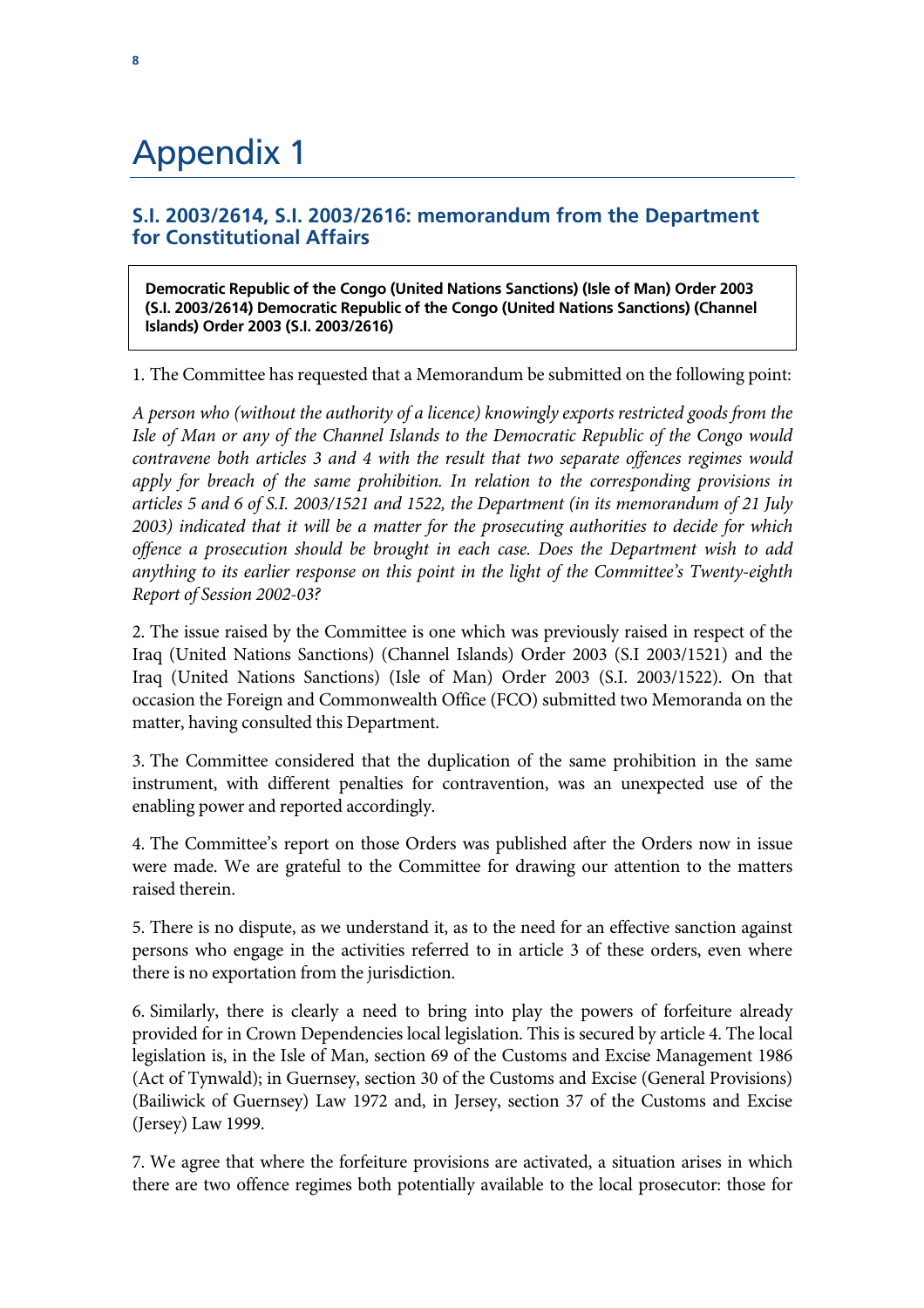breach of article 3 (set out in article 16 of both Orders) and another for article 4 (contained in the local legislation). It is in those circumstances, where both are applicable, that the prosecuting authorities would determine under which provision to proceed. Indeed, Isle of Man legislation (Criminal Law Act 1981 (of Tynwald)) currently provides that where two offence provision regimes exist, it *shall* (emphasis added) be for the prosecuting authorities to so decide.

8. We note that the corresponding UK Order (S.I. 2003/1519) to S.I. 2003/1521 and 1522, while containing similar provisions in articles 5 and 6, was not reported. The FCO acknowledged that one effect of the UK Order containing both articles was the existence of two offence provision regimes, both in the order and by triggering the forfeiture and ancillary offence provisions in section 68 of the Customs and Excise Management Act 1979 (CEMA). However, such a situation was envisaged by s.68 (6) of CEMA, which provides that, in such circumstances, the ancillary offence provisions in subsections 68(1) and (2) will be disapplied, leaving only the forfeiture provision in ss.68(1) and the offence regime in the Order to apply.

9. As we explained in the Memorandum on the earlier Orders in Council, neither the Isle of Man's, nor the Channel Islands' legislation contains a provision similar to s.68 (6). The Department for Constitutional Affairs has brought the Committee's concerns to the attention of the draftsmen in the Isle of Man and the Channel Islands and invited them to consider adopting a provision similar to s.68 (6) CEMA.

10. The Isle of Man will be considering amending their legislative provision along similar lines to s.68(6). The Channel Islands have indicated that they would be content that future, similar Orders should contain a provision which will have a similar effect.

*11th November 2003*

## Appendix 2

### **S.I. 2003/2627: memorandum from the Foreign and Commonwealth Office**

**Democratic Republic of the Congo (Restrictive Measures) (Overseas Territories) Order 2003 (S.I. 2003/2627)** 

1. The Committee has requested that a memorandum be submitted on the following point:

*Articles 3 and 4 are expressed in similar terms to articles 5 and 6 of S.I. 2003/1516 in respect of which the Department (in its memorandum of 7 July 2003) indicated that there is no immediate need for article 6, given article 5. Does the Department wish to add anything to* its earlier response on this point in the light of the Committee's Twenty-eighth Report of *Session 2002-03 on S.I. 2003/1516?* 

2. The regime adopted generally in Orders in Council stems from the background of the UK's legislation which is the Customs and Excise Management Act 1979 (CEMA). Section 68 of CEMA provides that where "exportation [of goods] would be contrary to any